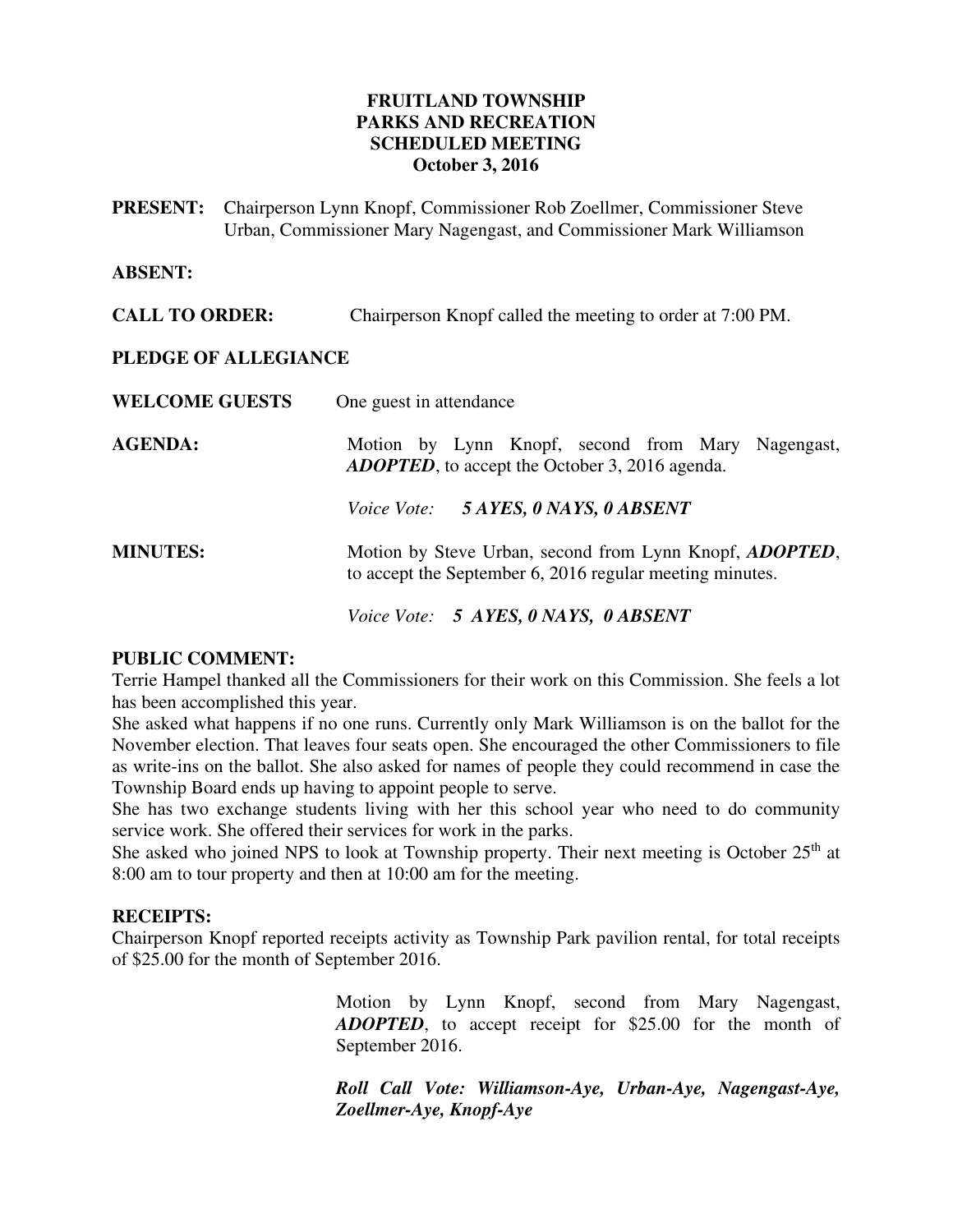### **DISBURSEMENTS:**

Chairperson Knopf reported disbursements activity as \$165.00 to Kerkstra, and \$75.83 to Lowe's for total disbursements of \$240.83 for the month of September 2016.

> Motion by Mary Nagengast, second from Steve Urban, *ADOPTED*, to pay total disbursements of \$240.83.

> *Roll Call Vote: Williamson-Aye, Urban-Aye, Nagengast-Aye, Zoellmer-Aye, Knopf-Aye*

# **OLD BUSINESS: Items for 2017-2018 Budget – Nestrom Road Park:**

Knopf reported on the pavilions at Nestrom Road Park - Pavilion roofs, paint inside. Contractor needed to look over pavilions and give summary of work needed. Add lighting to pavilion roofs. She states the two contractors she had come to look at the pavilions indicated they are in sound shape. She is still waiting to have them give her estimates for the work to be done.

Knopf - Stairs at Nestrom Road Park – fix stairs, especially large drop at bottom of steps. She is still waiting to receive a quote on the cost to improve.

Zoellmer - Far pavilion – add water fountain and spigot. Zoellmer is meeting with Scheid Plumbing tomorrow to look everything over and get a quote.

Knopf - Comment card stations around the park and trail markers. She will revise costs from last year and re-submit for this year.

Knopf - Move short fences at tennis courts to make handicapped accessible. Remove pipes sticking out of ground. She received a quote of \$490.00 to cut 5 feet off at either end of the fences. The contractor told her that the poles could be dug out by hand.

Fitness trail/fitness pavilion in park. – Williamson and Nagengast

Looked at two companies – Greenfield Fitness Company and Outdoor Fitness. May want to see if grants could be used to pay for some of the cost. Also look into having Spectrum Health or Mercy Health to sponsor part of the cost on new playground equipment.

Urban - Tree Trimming – Steve Urban noted that trees need to be trimmed by the pavilions, ball fields, and tennis courts. Mark Williamson will work on getting quotes.

Knopf – Tennis Courts – Knopf found out that the Community Foundation has no grants for the tennis courts. She will get quotes to have pickle ball lines painted on the other court.

### **Marcus Park:**

Marcus Park – port-a-jon.

Knopf – Improve parking at Marcus Park. Knopf will meet with Nancy Cuncannan of the DEQ this week.